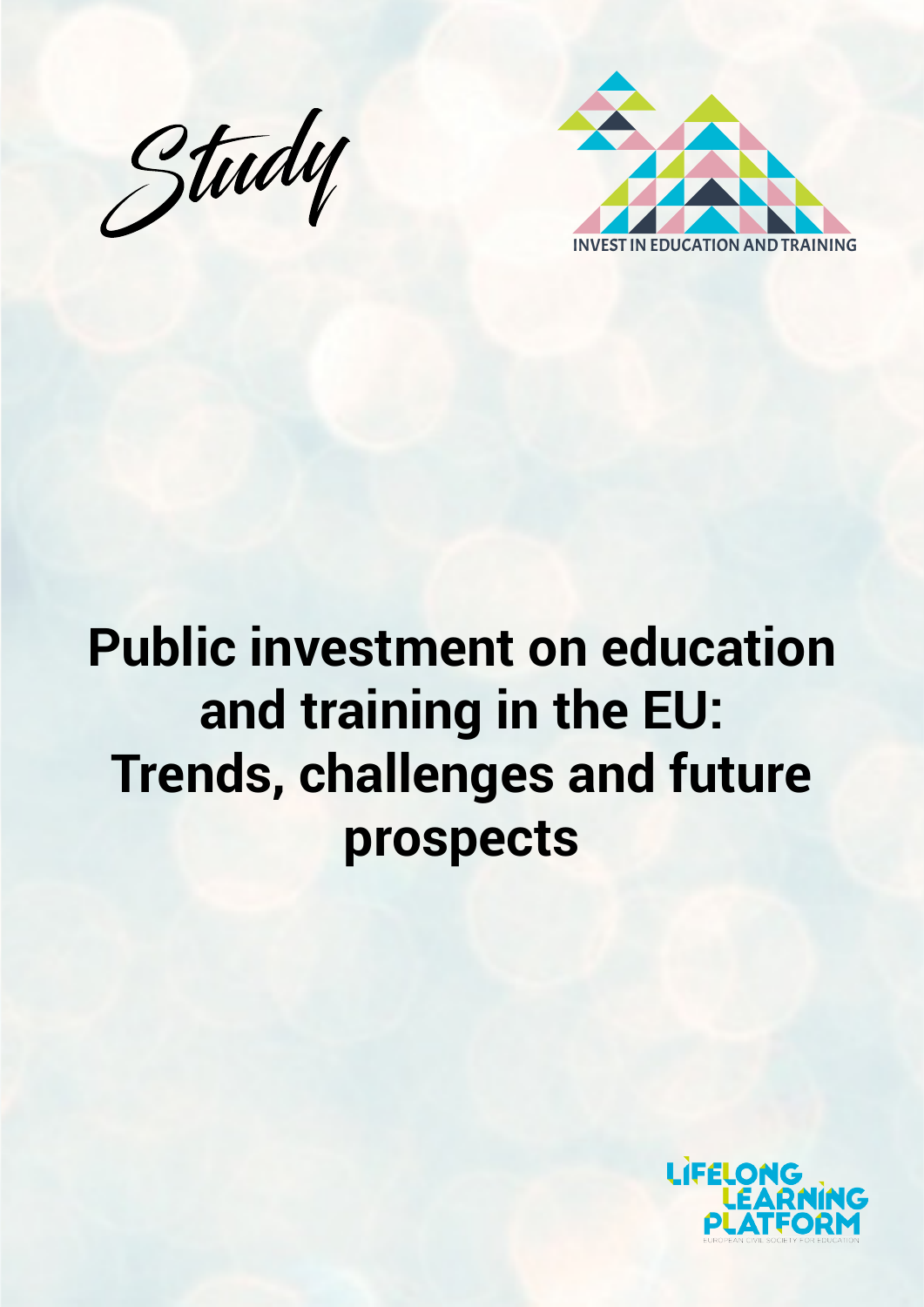**At a glance**

While the value of quality education and training is strongly acknowledged across EU Member States, it remains the case that public expenditure has failed to recover to prefinancial crisis levels at the EU level. The following paper tracks the extent to which public expenditure on education and training has changed over time and puts forth the case for a marked increase in levels of public expenditure as a necessary policy tool for addressing the economic and social fallout of Covid-19.

Authors: Alex O'Cuinn, Andrea Lapegna

© Lifelong Learning Platform 2022 Reproduction for non-commercial use is authorised provided the source is acknowledged.

The LLLPlatform benefits from the financial support of the European Union through the Erasmus+ Programme. The content of this publication is the sole responsibility of the LLLPlatform and can in no way be taken to reflect the views of the European Union.



Co-funded by the Erasmus+ Programme **2 3** 

### **Contents**

- **Introduction**
- The crucial role of public funding in education and training
- 2008 2015: Public expenditure in education and training under threat
- 2016 2020: No return to pre financial crisis levels of expenditure
- The true cost of the decrease in public expenditure for education and training
- **Re-writing the European fiscal rules**

The 2007-2008 global financial crisis and associated recession led to a curtailment of public sector spending in all EU Member States. Throughout the period 2008 - 2015 the impact of deflated public spending is clearly apparent in the education and training sector. The available data observes that public expenditure on education and training at the EU level from 2008 - 2015 decreased both in terms of GDP ratio and as a total share of overall public expenditure respectively: from 5.2% to 4.8% of GDP and from 11% to 10.3% of total government expenditure<sup>1</sup>.

## **Introduction**

The predominant approach to policy making is all too often focused on an excessively narrow set of priorities. Indicators like gross domestic product (GDP), inflation and the government budget deficit reign supreme, but we fail to call into question whether we are realising the social, economic and environmental outcomes we aspire to achieve. As we emerge from the Covid-19 crisis, and think about how to build back better, a key step should be to ensure that government policies – including budgets and spending decisions — are designed and formed to address the things that matter to us and our quality of life.

One of these key steps must be to ensure appropriate levels of public expenditure on education and training opportunities across national budgets. Taking the dual position that (1) Securing quality education and training opportunities can only be realised through adequate levels of public expenditure and (2) An increase in public investment allocated towards education and training provides an effective tool for addressing the economic and social fallout of Covid-19 - the following study considers the extent to which public funding in educationandtraininghaschanged(decreased,



increased, stagnated) over time and where it currently stands. Our unit of analysis will be the EU level, considering both general and national trends.

# **2008 - 2015: Public expenditure in education and training under threat**

To give these numbers context we can consider the proportion of countries that administered cuts and continued to do so throughout the period. It is also worth considering the extent of

<sup>1</sup> [Government expenditure on education, total \(%](https://presidence-francaise.consilium.europa.eu/en/news/main-results-of-the-education-youth-culture-and-sport-council-4-5-04-education-and-youth/)  [of GDP\) - European Union, The World Ban](https://presidence-francaise.consilium.europa.eu/en/news/main-results-of-the-education-youth-culture-and-sport-council-4-5-04-education-and-youth/)k.



\*This paper considers education and training in general, meaning that we do not focus on a specific sector, field or level of education and training. For a more thorough overview of how public expenditure fares in the context of lifelong learning specifically see [here](https://lllplatform.eu/news/funding-lifelong-learning-from-cradle-to-grave/).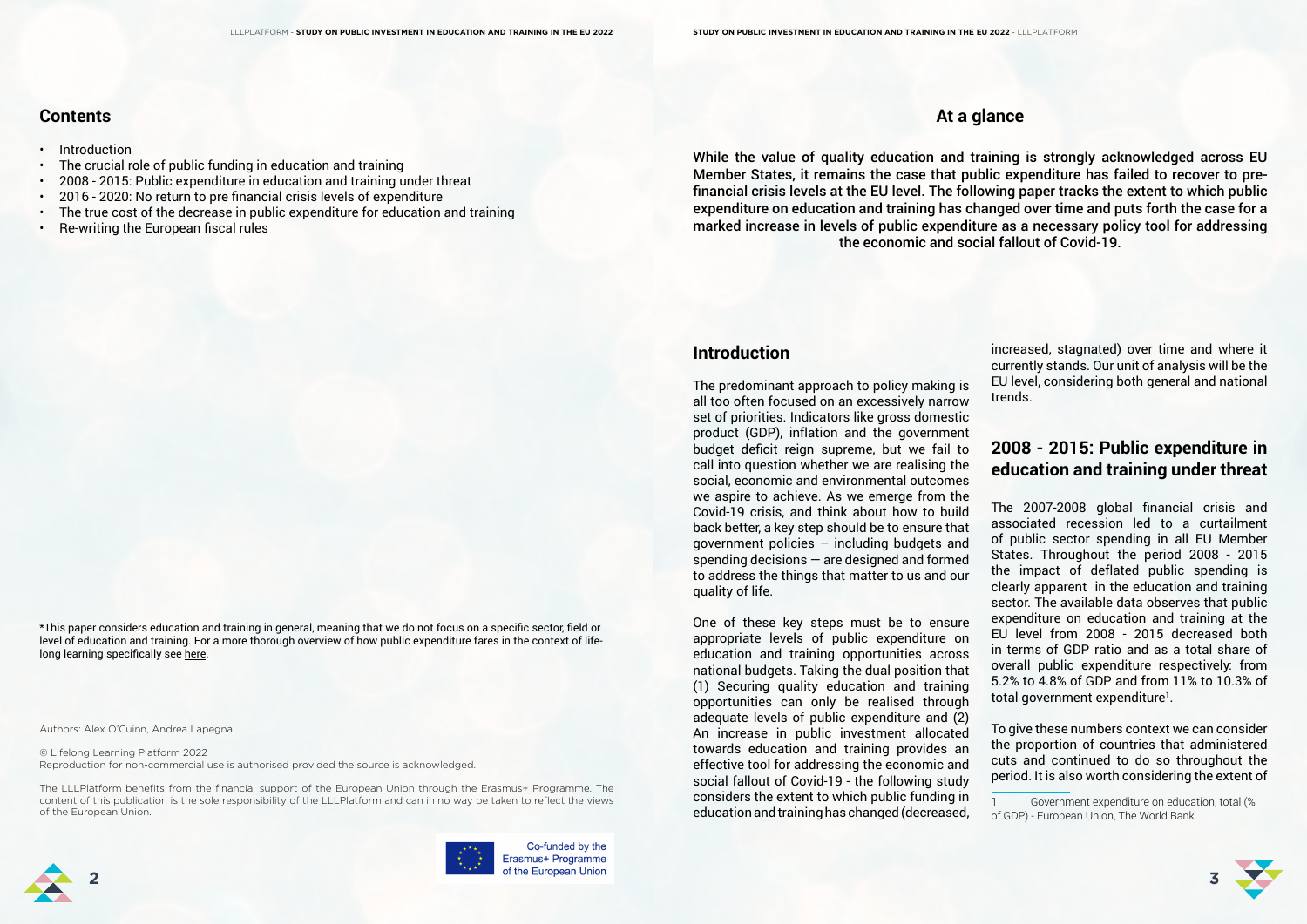[European Commission 2021. Education and](https://op.europa.eu/webpub/eac/education-and-training-monitor-2021/en/chapters/chapter3.html) [training monitor 2021 :Investment and quality of](https://op.europa.eu/webpub/eac/education-and-training-monitor-2021/en/chapters/chapter3.html) [expenditure in education and training](https://op.europa.eu/webpub/eac/education-and-training-monitor-2021/en/chapters/chapter3.html)



these cuts. Fourteen Member States made cuts to education and training in 2008 and nineteen in 2009 . Of those twenty-four Member States which made cuts in either 2008 and/or 2009, seven (Ireland, Bulgaria, Italy, Latvia, Romania, Slovenia and Spain) continued to make further cuts in 2010 and ten (Croatia, Cyprus, Finland, France, Hungary, Italy, Portugal, Slovenia, Spain and the United Kingdom) administered further cuts in 2011. Between 2008 and 2015, the Member States (EU28) which made the most significant year-on-year cuts to educational expenditure as a percentage of total expenditure were Finland (6%), Hungary (6%), Italy (6%), Slovenia (6%), Estonia (5%), Ireland (5%), Lithuania (5%), Portugal (5%), Romania  $(5%)$ , Spain  $(5%)$  and the United Kingdom  $(5%)^2$ .

The extent of these reductions in public spending consolidated the education and training sector as one of the hardest hit public services subsequent to the financial crisis of 2008 and perhaps most significantly - educational expenditure as a percentage of both total government expenditure and as a percentage of GDP did not return to pre-crisis levels in twenty EU28 countries as of 2015<sup>3</sup>.

### downward trend with expenditure falling from 4.8% to 4.6%4 . In 2019 and 2020, however, the figure rose to 5% as a percentage of GDP<sup>5</sup>.

2 Ibid.

While this marginal gain over the period of 2019 and 2020 marks an important upturn of events - it remains the case that overall, education expenditure has failed to recoverto pre financial crisis levels where in 2009 it stood at 5.5% of GDP as an average across EU Member States.<sup>6</sup> In 2019, only six Member States managed to match or surpass this figure<sup>7</sup>.

3 [Eurostat 2017. How much do Member States](https://ec.europa.eu/eurostat/web/products-eurostat-news/-/DDN-20170828-1#:~:text=In%202015%2C%20over%20%E2%82%AC716,%25)%20of%20the%20EU)  [spend on education \(in 2015\).](https://ec.europa.eu/eurostat/web/products-eurostat-news/-/DDN-20170828-1#:~:text=In%202015%2C%20over%20%E2%82%AC716,%25)%20of%20the%20EU)

public expenditure, however, fails to recognise the marked discrepancies that exist between Member States. The period of 2016 - 2020 has been characterised by a lack of convergence with spending gaps between Member States changing relatively little. As can be seen in the table below, considerable variations continue to exist in terms of levels of expenditure with Estonia (6.6% of GDP), Belgium (6.6% of GDP) and Sweden (7.2% of GDP) reporting the highest amounts with the lowest share of educational expenditure reported in Ireland (3.1% of GDP) and Romania (3.7% of GDP) in 2020<sup>8</sup>. These

# **2016 - 2020: No return to pre financial crisis levels of expenditure**

In recent years public expenditure on education and training at the EU level has been marked by stagnation with many countries flatlining throughout the period. 2016 to 2018 saw a

4 [The World Bank 2021. Government expenditure](https://data.worldbank.org/indicator/SE.XPD.TOTL.GD.ZS?end=2018&locations=EU&start=2016)  [on education.](https://data.worldbank.org/indicator/SE.XPD.TOTL.GD.ZS?end=2018&locations=EU&start=2016)

5 [Eurostat 2022. Government expenditure on edu](https://ec.europa.eu/eurostat/statistics-explained/index.php?title=Government_expenditure_on_education#Expenditure_on_.27education.27)[cation \(in 2020\)](https://ec.europa.eu/eurostat/statistics-explained/index.php?title=Government_expenditure_on_education#Expenditure_on_.27education.27)



Government expenditure on education and training, percentage of GDP (2008-2015)



Government expenditure on education and training, percentage of GDP (2016-2020)

### Narrowly focusing on EU level changes in

```
8 Ibid.
```
<sup>6</sup> [Euractiv 2017. Europe's investment in education](https://www.euractiv.com/section/economy-jobs/news/europes-investment-in-education-keeps-dropping/)  [keeps dropping](https://www.euractiv.com/section/economy-jobs/news/europes-investment-in-education-keeps-dropping/).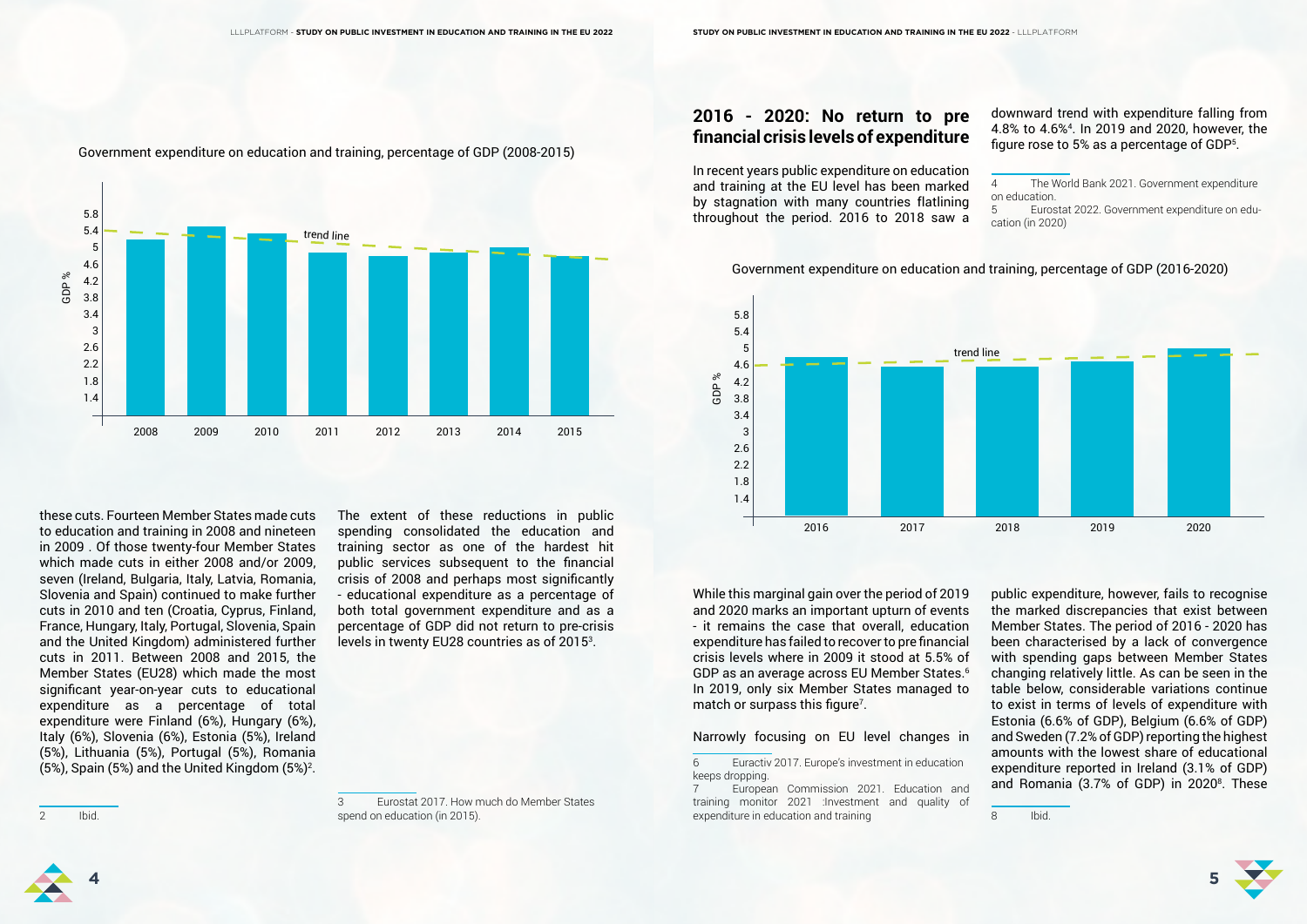|                        | <b>Education</b> | Pre-primary<br>and primary<br>education | <b>Secondary</b><br>education | Post-<br>secondary<br>non-tertiary<br>education | <b>Tertiary</b><br>education | <b>Education</b><br>not<br>definable by<br>level | <b>Subsidiary</b><br>services to<br>education | <b>R&amp;D</b><br><b>Education</b> | <b>Education</b><br>n.e.c. |
|------------------------|------------------|-----------------------------------------|-------------------------------|-------------------------------------------------|------------------------------|--------------------------------------------------|-----------------------------------------------|------------------------------------|----------------------------|
|                        |                  |                                         |                               |                                                 |                              |                                                  |                                               |                                    |                            |
| EU*                    | 5.0              | 1.7                                     | 1.9                           | 0.0                                             | 0.8                          | 0.1                                              | 0.3                                           | 0.0                                | 0.1                        |
| euro area <sup>*</sup> | 4.9              | 1.6                                     | 1.9                           | 0.0                                             | 0.8                          | 0.1                                              | 0.4                                           | 0.0                                | 0.1                        |
| <b>Belgium</b>         | 6.6              | 2.1                                     | 2.5                           | 0.0                                             | 0.9                          | 0.6                                              | 0.2                                           | 0.0                                | 0.1                        |
| <b>Bulgaria</b>        | 4.0              | 0.8                                     | 2.1                           |                                                 | 0.7                          | 0.0                                              | 0.1                                           | 0.0                                | 0.2                        |
| Czechia                | 5.1              | 1.3                                     | 2.3                           | 0.0                                             | 0.8                          | 0.1                                              | 0.2                                           | 0.3                                | 0.1                        |
| <b>Denmark</b>         | 6.4              | 2.9                                     | 1.6                           | 0.0                                             | 1.6                          | 0.1                                              | 0.1                                           | 0.0                                | 0.1                        |
| Germany*               | 4.7              | 1.5                                     | 1.7                           | 0.1                                             | 0.8                          | 0.1                                              | 0.4                                           | 0.0                                | 0.1                        |
| <b>Estonia</b>         | 6.6              | 2.7                                     | 1.8                           | 0.1                                             | 1.1                          | 0.3                                              | 0.3                                           | 0.1                                | 0.2                        |
| Ireland                | 3.1              | 1.3                                     | 1.2                           | 0.0                                             | 0.4                          | 0.1                                              | 0.1                                           | 0.0                                | 0.0                        |
| Greece                 | 4.5              | 1.4                                     | 1.4                           | 0.0                                             | 1.0                          | 0.0                                              | 0.1                                           | 0.4                                | 0.2                        |
| Spain*                 | 4.6              | 1.8                                     | 1.8                           | 0.0                                             | 0.6                          | 0.1                                              | 0.1                                           | 0.1                                | 0.1                        |
| France*                | 5.5              | 1.5                                     | 2.4                           | 0.0                                             | 0.7                          | 0.2                                              | 0.7                                           | 0.0                                | 0.0                        |
| Croatia                | 5.4              | 2.6                                     | 1.0                           | 0.0                                             | 1.1                          | 0.0                                              | 0.3                                           | 0.1                                | 0.3                        |
| Italy*                 | 4.3              | 1.6                                     | 1.9                           | 0.0                                             | 0.3                          | 0.0                                              | 0.2                                           | 0.0                                | 0.1                        |
| Cyprus                 | 5.9              | 2.0                                     | 2.1                           | 0.0                                             | 1.0                          | 0.4                                              | 0.3                                           | 0.0                                | 0.0                        |
| Latvia                 | 5.9              | 2.4                                     | 1.4                           | 0.0                                             | 1.0                          | 0.5                                              | 0.1                                           | 0.1                                | 0.5                        |
| Lithuania              | 5.2              | 1.0                                     | 2.0                           | 0.2                                             | 0.8                          | 0.4                                              | 0.0                                           | 0.2                                | 0.5                        |
| Luxembourg             | 5.0              | 1.8                                     | 1.8                           | 0.1                                             | 0.5                          | 0.4                                              | 0.4                                           | 0.0                                | 0.0                        |
| Hungary                | 4.7              | 1.2                                     | 1.8                           | 0.0                                             | 1.0                          | 0.1                                              | 0.5                                           | 0.0                                | 0.2                        |
| <b>Malta</b>           | 5.9              | 1.5                                     | 2.2                           | 0.0                                             | 1.0                          | 0.2                                              | 0.3                                           | 0.4                                | 0.2                        |
| <b>Netherlands</b>     | 5.3              | 1.7                                     | 2.1                           | 0.0                                             | 1.3                          | 0.0                                              | 0.2                                           | 0.0                                | 0.0                        |
| <b>Austria</b>         | 5.1              | 1.6                                     | 2.1                           | 0.0                                             | 0.8                          | 0.3                                              | 0.2                                           | 0.0                                | 0.1                        |
| Poland                 | 5.2              | 2.4                                     | 1.0                           | 0.0                                             | 1.3                          | 0.1                                              | 0.3                                           | 0.1                                | 0.1                        |
| Portugal*              | 5.0              | 1.7                                     | 1.9                           | 0.0                                             | 0.8                          | 0.3                                              | 0.2                                           | 0.0                                | 0.2                        |
| Romania                | 3.7              | 0.9                                     | 1.5                           | 0.0                                             | 0.7                          | 0.1                                              | 0.1                                           | 0.0                                | 0.3                        |
| Slovenia               | 5.8              | 2.2                                     | 2.0                           | 0.0                                             | 1.2                          | 0.1                                              | 0.2                                           | 0.0                                | 0.1                        |
| Slovakia               | 4.6              | 1.3                                     | 1.5                           | 0.0                                             | 0.6                          | 0.3                                              | 0.5                                           | 0.0                                | 0.2                        |
| <b>Finland</b>         | 5.9              | 1.3                                     | 2.5                           | 0.0                                             | 1.7                          | 0.2                                              | 0.0                                           | 0.0                                | 0.1                        |
| Sweden                 | 7.2              | 4.4                                     | 1.1                           | 0.0                                             | 1.3                          | 0.2                                              | 0.0                                           | 0.0                                | 0.1                        |
| lceland                | 7.7              | 3.5                                     | 2.4                           | 0.0                                             | 1.4                          | 0.1                                              | 0.2                                           | 0.0                                | 0.1                        |
| Norway                 | 5.9              | 2.6                                     | 1.1                           | 0.0                                             | 1.3                          | 0.5                                              | 0.2                                           | 0.0                                | 0.1                        |
| <b>Switzerland</b>     | 5.7              | 1.3                                     | 1.7                           | 0.0                                             | 1.3                          | 1.2                                              | 0.1                                           | 0.1                                | 0.1                        |

gaps have remained static when cross-checked with 2016 to 2019<sup>9</sup>.

Source: Eurostat (gov\_10a\_exp)

\* provisional

# **The crucial role of public funding in education and training**

Having considered the extent to which public funding has changed over time, it is important 9 Ibid.

to articulate the unique value of public funding as a financing mechanism in education and training.

eurostat

A wealth of evidence suggests that securing quality education and training opportunities can only be realised through adequate levels of public expenditure. Where public expenditure is strong - equity, inclusiveness and the general quality of education and training are heightened<sup>10</sup>. Conversely, and as a recent report by the OECD 'Education at a glance 2021' demonstrates - public underinvestment in education and training is synonymous with reduced quality, access concerns and more stark discrepancies in educational outcomes according to socio-economic background. Lack of public expenditure in education and training is also clearly associated with a series of wider socio-economic implications such as health and well-being disparities, lack of civic and political engagement, wider income discrepancies, longer durations of unemployment for individuals and the reinforcement of intergenerational poverty<sup>11</sup>.

1. The social benefits of education and training are likely to exceed private benefits that accrue to individuals. In the absence of public investment correcting for this "market failure" there would likely be severe under-investment in education and training since individuals cannot appropriate the full returns $12$ :

private as opposed to public interests - and especially if profits are sought $13$ .

<sup>10</sup> [OECD 2021. Education at a Glance 2021](https://www.oecd-ilibrary.org/education/education-at-a-glance-2021_b35a14e5-en). 11 [European Commission 2021. Investing in](https://ec.europa.eu/info/sites/default/files/economy-finance/dp139_en.pdf)  [People's Competences.](https://ec.europa.eu/info/sites/default/files/economy-finance/dp139_en.pdf) 12 Ibid.



All things considered, public funding of education and training holds a distinct value as a financing mechanism that cannot be replicated by other means. Here's why:

2. A matter of equity: education and training provides vital support for social mobility by guaranteeing as far as possible equal access to education and by further compensatory interventions to support disadvantaged learners - there is no guarantee these would be provided by the market;

3. Where the privatisation of education has grown, the ethos, focus and purpose of education and training are altered - serving

### **The true cost of the decline in public funding on education and training**

How can we interpret the general decrease in public expenditure on education and training that has characterised the post-crisis EU up until Covid-19? As alluded to above, and as the evidence would suggest, education and training were particularly squeezed during the financial crisis and importantly, failed to make any significant gains over the ensuing decade, decreasing in many Member States consecutively across the period. Even when public expenditure in general began to rise across the EU post-crisis, the relative share allocated towards education and training did not follow a similar trajectory $14$ . This suggests that education has been severely devalued in policy output.

The paradox is that an appropriate level of public expenditure in education and training is a necessary employment and economic stimulus that harbours strong and widereaching social returns. It is indicative that the EU never fully recovered from the effects of the financial crisis with many social and economic indicators either flatlining or becoming worse between 2008 and today<sup>15</sup>. Take the following examples into account:

1. In 2021, 84.5 million people are living in poverty (3.5 million more people than in 2008) - of whom over 18.7 million are children (one fifth of Europe's children today are living in

<sup>13</sup> [Skerritt & Skalokangas 2019. Patterns and paths](http://mural.maynoothuniversity.ie/13732/1/MS_patterns%20and%20paths.pdf)  [towards privatisation in Ireland](http://mural.maynoothuniversity.ie/13732/1/MS_patterns%20and%20paths.pdf) 14 Social Justice Ireland 2021. From the Crash to [Covid and Beyond.](https://www.socialjustice.ie/system/files/file-uploads/2021-10/2021-10-18-from-the-crash-to-covid-and-beyond-final.pdf)



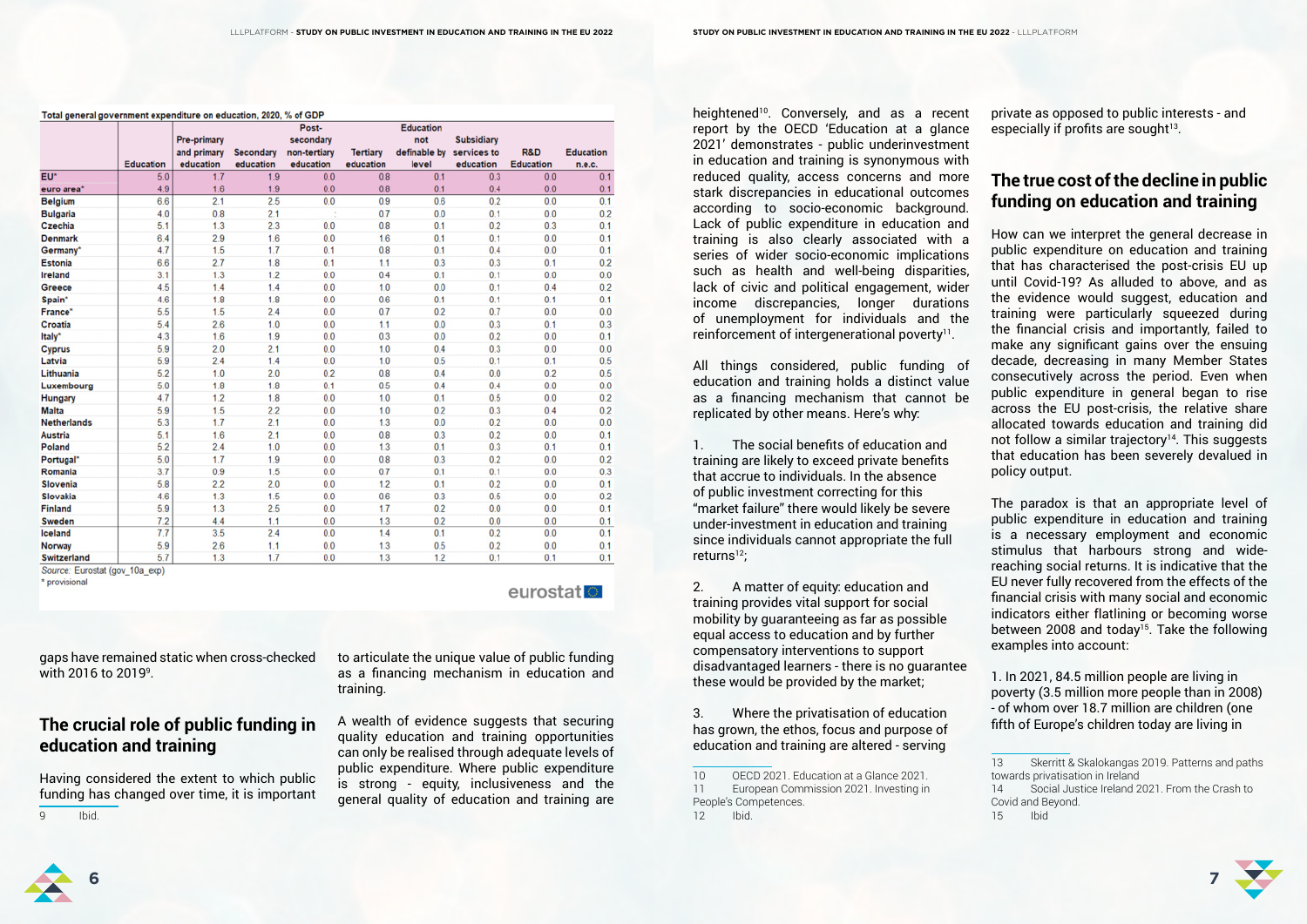### poverty) $16$ .

of the EU's fiscal rules should be used to map out a better fiscal framework that can come into play once the pandemic-induced suspension comes to an end. How might it be configured? A point of departure must be to recognise that appropriate public expenditure on education and training is a prerequisite for stimulating an equitable economic recovery, to avoid an extended recession and continued pressure on social protection spending<sup>26</sup>.

 $\overline{\phantom{a}}$  , and the set of the set of the set of the set of the set of the set of the set of the set of the set of the set of the set of the set of the set of the set of the set of the set of the set of the set of the s

<sup>26</sup> [ETUCE 2020. Thematic overview of the country](https://www.csee-etuce.org/images/attachments/2020_Country_Reports_Education__Training_final.pdf)  [reports for 2020 of the European Semester in the educa](https://www.csee-etuce.org/images/attachments/2020_Country_Reports_Education__Training_final.pdf)[tion and training field](https://www.csee-etuce.org/images/attachments/2020_Country_Reports_Education__Training_final.pdf)



3. When we look at lifelong learning, very low rates of participation in many EU countries exist. At 9.2 per cent in 2020, the average rate is lower than it had been in 2008 (9.5 per cent) and in recent years increases have only been  $marginal<sup>18</sup>$ .

2. In 2019, the proportion of people in employment but living under the poverty threshold (in-work-poverty) stood at 9.2 per cent in comparison with 8.6 per cent in 200817.

across the EU? In answering this question it is difficult to not call into question the EU fiscal rules imposed on Member States that operate to compound and deflate public expenditure. The EU must drastically overhaul the strategy of following the Stability and Growth Pact (SGP) and the inclusion of the Fiscal Compact into EU law. Both instruments were wholly incapable of dealing with the fallout of the financial crisis and its aftermath a decade ago and they are certainly not capable of dealing with the health, social, economic and financial consequences of the current situation<sup>21</sup>.

European fiscal rules should accommodate and seek to encourage public investment as a basic tool of economic policy within the capacity of governments. The OECD clearly points out that a large increase in direct public spending and investment is the most effective tool available to European countries to address the current crisis<sup>22</sup>. Notwithstanding this, the likely deactivation of the general escape clause<sup>23</sup> of the SGP by 202324, which had been temporarily activated throughout the Covid crisis, will mean that once again EU Member States are to be subject to strict budgetary deficit rules and another round of austerity. It is anticipated that, as was the case in the previous crisis, education and training will be disproportionately affected once again - and continue to face the brunt of restricted public expenditure<sup>25</sup>.

The figures observed in the last example are indicative of the severe lack of public investment directed towards lifelong learning across the EU. In 2020, only around 0.1 to 0.2% of GDP accounted for public expenditure on adult education meaning that lifelong learning strategies tend to be severely underfunded in comparison with other educational spheres<sup>19</sup>. If we consider that latest estimates suggest that upwards of 46% of the adult population within the EU will need to engage with lifelong learning in the coming years, the extent of this mismatch between current expenditure and estimated necessity become glaringly obvious $20$ . At the same time, the lack of sufficient data across the continent on government expenditure on lifelong learning prevents us from drawing deeper conclusions.

## **Re-writing the European fiscal rules**

How might we avoid another decade of deflated public expenditure on education and training

### To avoid this, the current period of suspension

21 [Solidar 2021. The commodification of education](https://www.solidar.org/system/downloads/attachments/000/001/374/original/SOLIDAR_Foundation_Policy_Paper_on_the_Commodification_of_Education_October_2021.pdf?1633423601)  [and the prevalence of for-profit education stakeholders](https://www.solidar.org/system/downloads/attachments/000/001/374/original/SOLIDAR_Foundation_Policy_Paper_on_the_Commodification_of_Education_October_2021.pdf?1633423601)

22 [OECD 2021. Education at a Glance 2021](https://www.oecd-ilibrary.org/education/education-at-a-glance-2021_b35a14e5-en).

23 The "general escape clause" of the Stability and Growth Pact (SGP) was activated by the Commission and Council in 2020 to allow Member States to undertake measures to deal adequately with the COVID-19 crisis, while departing from the budgetary requirements that would normally apply under the European fiscal framework.

24 [Questions and answers: Commission Communi](https://www.eumonitor.eu/9353000/1/j9vvik7m1c3gyxp/vlqwi7g0kczc?ctx=vg9pil5lzczq)[cation on fiscal policy guidance for 2023](https://www.eumonitor.eu/9353000/1/j9vvik7m1c3gyxp/vlqwi7g0kczc?ctx=vg9pil5lzczq) 25 Ibid.

### **Point of action**

**T**he Lifelong Learning Platform has issued a [charter](https://docs.google.com/document/d/13UbYsynGzfaS1a_mxbSXWte3R_kbRP6xr1tOrr1iQQA/edit) to gather momentum on the issue of disinvestment and to ultimately turn the tide on public funding for education and training in the EU. The charter sets out a number of concrete actions targeted at both the EU and national level to ensure education and training receive appropriate levels of public expenditure as we emerge from the pandemic. We invite you to sign the plea and to [share](https://docs.google.com/forms/d/1uaokM1bYLWSieftksVi_bJPKXcSUHvVqIKw4SqC3U4Q/edit).

Sign the Charter!



<sup>16</sup> Ibid.<br>17 Ibid.

Ibid.

<sup>18</sup> Ibid.

<sup>19</sup> [EESC 2020. Lifelong learning requires more](https://www.eesc.europa.eu/en/news-media/news/lifelong-learning-requires-more-substantial-public-funding-0)  [substantial public funding.](https://www.eesc.europa.eu/en/news-media/news/lifelong-learning-requires-more-substantial-public-funding-0)

<sup>20</sup> [LLLP 2022. Funding Lifelong: From Cradle to](https://lllplatform.eu/news/funding-lifelong-learning-from-cradle-to-grave/)  [Grave](https://lllplatform.eu/news/funding-lifelong-learning-from-cradle-to-grave/)